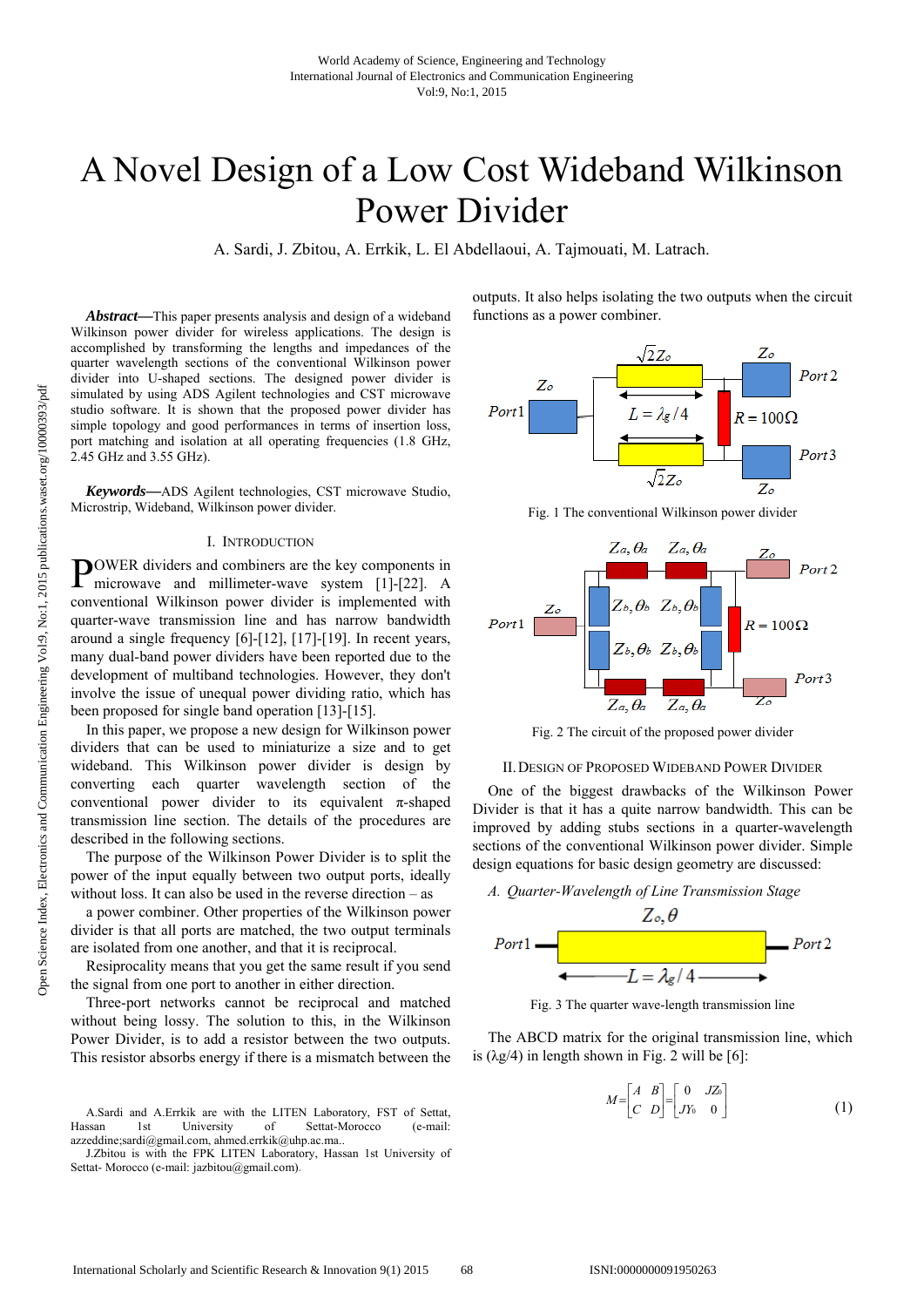

Fig. 4 Equivalent quarter wave-length transmission line of  $\pi$ -model

The ABCD matrix for the  $\pi$ -shaped transmission line section shown in Fig. 4 is:

$$
M_a = \begin{bmatrix} \cos \theta_a & jZ_a \sin \theta_a \\ jY_a \sin \theta_a & \cos \theta_a \end{bmatrix}
$$
 (2)

$$
M_b = \begin{bmatrix} 1 & 0 \\ jY_b \tan \theta_b & 1 \end{bmatrix}
$$
 (3)

According to the matrices M and  $M\pi$ , we obtain equations for the  $\pi$ -model as following:

$$
Z_a = \frac{Z_o}{\sin(2\theta_a)}\tag{4}
$$

$$
Y_b \tan \theta_b = \frac{Cos(2\theta_a)}{Z_0} \tag{5}
$$

Port<sub>2</sub>



Fig. 5 Circuit the proposed power divider

After have determined the lengths electricals  $(\theta_a, \theta_b)$  and characteristics impedances  $(Z_aZ_b)$ , we use LineCalc tool/ADS in order to calculate dimensions  $(L_a, W_a, L_b, W_b)$  of transmission line. To account for the junction discontinuity effects, the power divider will be simulated by using a full-wave EM simulator (CSTMWS), and all the line lengths have been optimized, as shown in Table I, the schematic of the proposed power divider is shown in Fig. 5.

| <b>TABLE I</b><br><b>DIMENSIONS IN MM</b> |                 |
|-------------------------------------------|-----------------|
| Length                                    | Width           |
| $L_1=4$                                   | $W_1 = 2$       |
| $L_2=L_3=5$                               | $W_2 = W_3 = 2$ |
| $La=11$                                   | $W_a=1$         |
| $L_b = 5$                                 | $W_b=1$         |

## III. SIMULATION RESULTS AND ANALYSIS

To discuss and to simulate the performances of the proposed design, the return loss, the insertion loss and the isolation are evaluated by using ADS from Agilent Technologies and CST microwave studio. In the simulation, FR4 epoxy having a dielectric constant 4.4, loss tangent 0.025 and thickness of 1.58 mm is used, the resistor of isolation is 100 Ohm, the simulated S-parameters of the proposed coupler are presented below:

## *A. ADS Results*

Fig. 6 shows the schematic circuit of proposed wideband power coupler. As we can see, its structure is relatively simple as it can be fabricated on a single layer printed-circuit board, with a simple ground plan, as following:



Fig. 6 The schematic of the power divider

According to the Fig. 7, it is observed that we have a good return loss over the frequency range from 1 to 3.8 GHz.

As shown in Fig. 8, the isolation between the two output ports was found to be good with the resistor connected between the two arms.

As shown in Fig. 9, ports 2 and 3 exhibit phase balance in the entire frequency band.

## *B.CST-MW Results*

Fig. 10 shows the 3D structure of proposed wideband power coupler. As we can see, its structure is relatively simple as it can be fabricated on a single layer printed-circuit board, with a simple ground plan.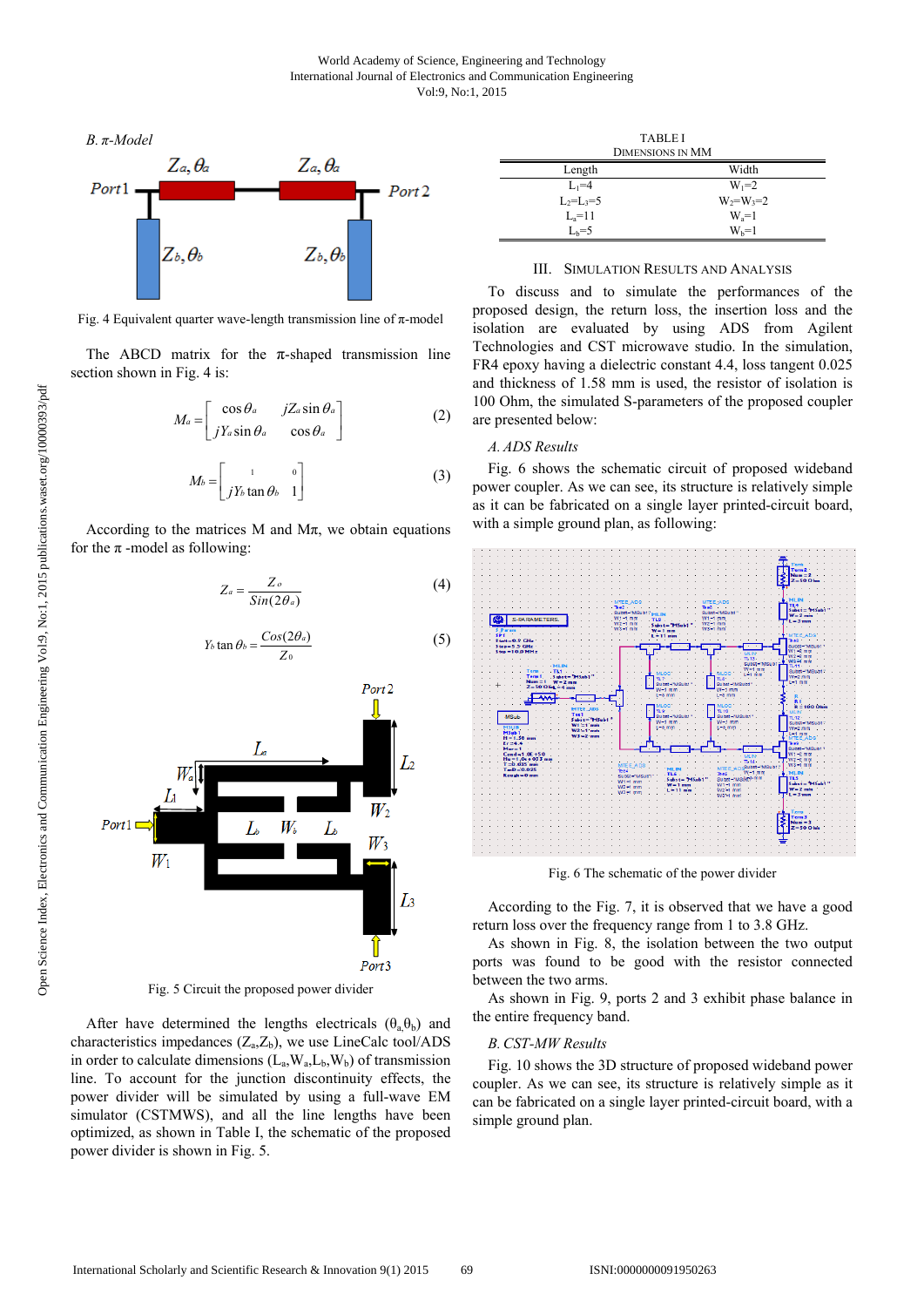## World Academy of Science, Engineering and Technology International Journal of Electronics and Communication Engineering Vol:9, No:1, 2015



Fig. 8 Simulated transmission and isolation



Fig. 9 Phase versus frequency



Fig. 10 The 3D coupler structure in CST-MW



Fig. 11 Simulated return loss

According to the Fig. 11, it is observed that we have a good matching of the input impedance over the frequency range from 1 to 3.8 GHz.

As shown in Fig. 12, the isolation between the two output ports was found to be good with the resistor connected between the two arms.

As shown in Fig. 13, ports 2 and 3 exhibit phase balance in the entire frequency band.